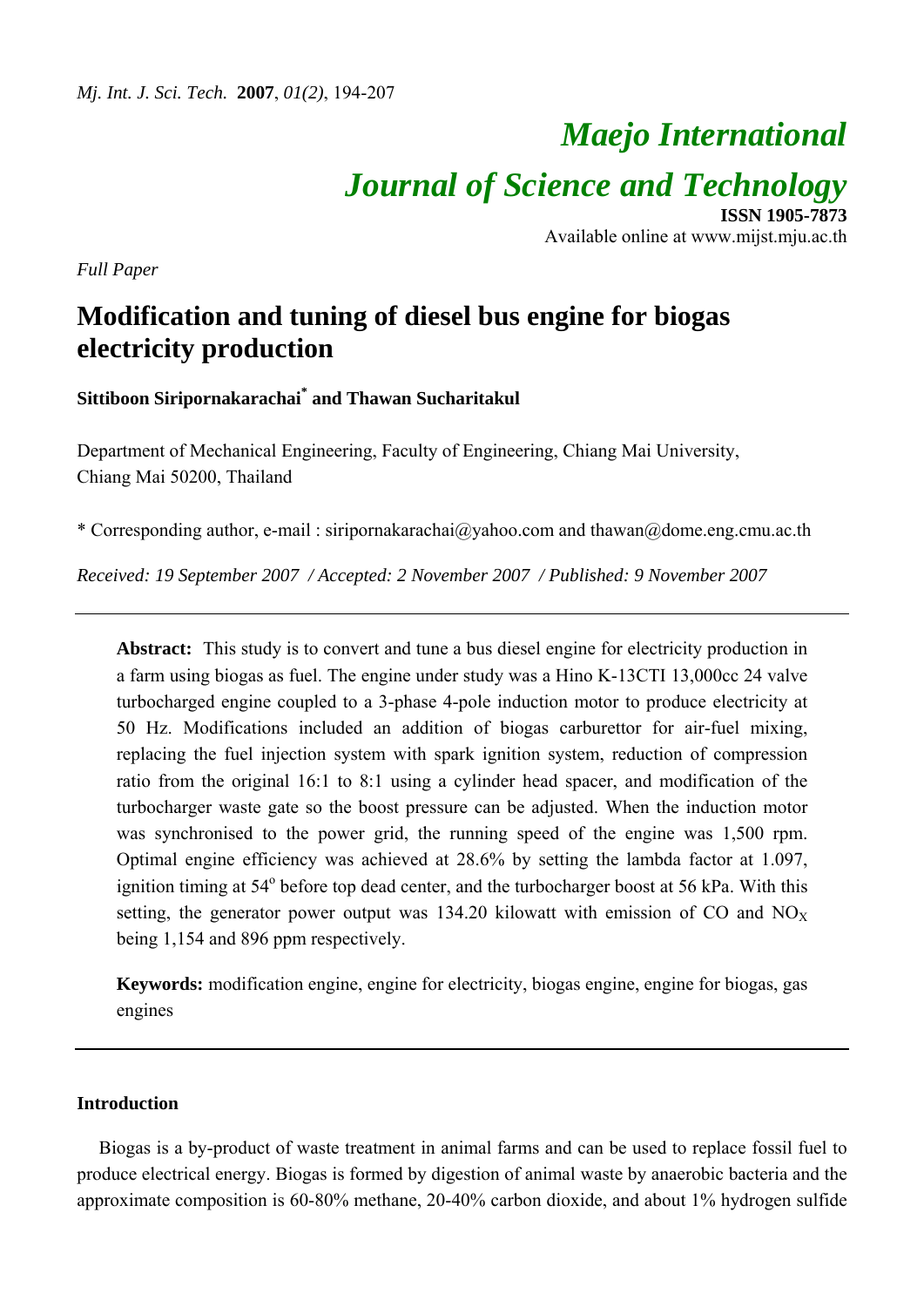and other trace gases. Biogas has a liquefying pressure of 200-300 bar and a heating value of about 23,400 kJ/m<sup>3</sup> [1,2]. The gas density is 1.2 kg/m<sup>3</sup> and has research octane number (RON) of about 130 [2,3]. From the above properties, it can be seen that it is difficult to liquefy biogas for storage or transport and it is quite suitable to be used as fuel in an internal combustion engine [4,5]. Statistics as of 2006 shows that in Thailand there are pig farms which have biogas waste treatment system that can produce biogas totalling 35,000,000 cubic metres per year. If all are used to produce electricity, the total energy of 35,000,000 kilowatt-hour can be produced per year [6]. With an increase in biogas production towards larger quantities, such technical utilisation as the transformation into mechanical energy becomes an issue to be researched on. While larger engines specifically designed for gas are on the market, smaller engines modified from standard Otto or diesel engines are seen to fill the gap for small-to-medium and decentralised applications. Indian [7,8], Chinese [9], and French [10] publications mainly dealt with the modification of small stationary diesel engines for dual fuel operation. Others went on to modify medium-sized diesel engines including their governors [11], or researched on the performance parameters of dual fuel biogas engines in more detail [12].

In Thailand, the bus is an expensive commodity compared to per capita income. As a result, buses are kept running long beyond its life expectancy set by the manufacturer. To keep these buses running, skilled mechanics as well as used engine markets and spare parts are well developed in Thailand. A used bus engine imported from Japan in a reasonably good condition can be had for about 5,500 US dollars. The cost for engine overhaul after about 1,000,000 kilometers of use is about 1,400 US dollars. With a used bus engine coupled to an electrical generator, a farm owner can make a 130 kilowatt power generator fueled by biogas for about 23,100 US dollars and the break-even of the investment can be as short as one year. These engines do not use a proper gas carburettor and are seldom tuned for best efficiency or low pollution [13]. This project is to investigate the proper adaptation of engine for durability and tune it for high efficiency and low emission.

Just about any engine can be converted to run on biogas and produce electricity in a farm. Smaller engines (under 5,000 cc capacity) are normally designed to perform best at higher engine speed and are normally not designed for full capacity output like those required in electrical power production [14]. On the other hand, larger engines like those found in heavy trucks or large buses are designed to carry a full load for most of its operating cycle and are also designed to run at lower engine speed. As a result, car engines will last about 150,000 kilometers between overhauls while buses and large trucks engines are expected to last more than 1,000,000 kilometers between overhauls. The long operating life of large engine makes it more suitable for electricity production in a farm and will probably cost less in the long run to operate [13].

Few variables need to be considered before the attempted adaptation of a diesel engine for electricity production. First consideration is given to the overall engine design itself. The engine will need to run at the generator synchronization speed to work as a generator. In this case, the generator requires the engine speed of 1,500 rpm for a four-pole generator and 3,000 rpm for a two-pole generator. The bus engine under consideration provides maximum torque at 1,500 rpm so it is suitable for the 1,500 rpm running speed. Another variable to be considered is the feasibility of reducing the compression ratio down to the spark ignition range. An overhead camshaft engine would be easy to adapt but the engine under consideration can also be adapted if the valve pushrod can be extended to accommodate the additional distance between the camshaft and the rocker arm, due to the thickness of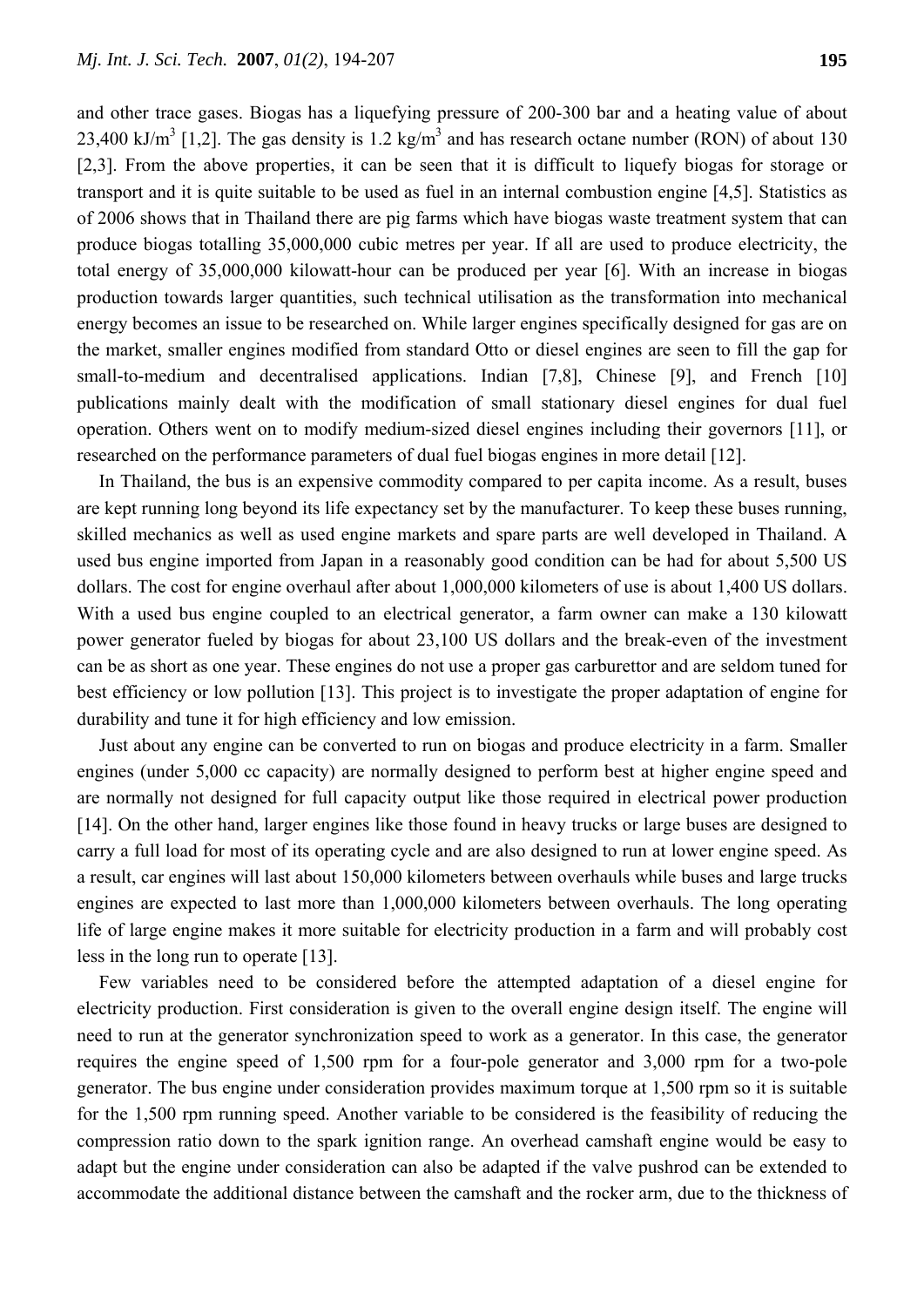the cylinder head spacer. The space issue when replacing the fuel injectors with spark plugs also needs to be considered before the adaptation.

This study aims to adapt a large diesel engine to run on biogas only and the adaptation involves an addition of biogas carburettor for air-fuel mixing, replacing the fuel injection system with spark ignition system, reducing the compression ratio to suit biogas fuel using a cylinder head spacer, and modification of the turbocharger waste gate so the boost pressure can be adjusted. The test rig used a Hino K-13CTI 13,000cc 24 valve turbocharged engine coupled to a 3-phase 4-pole induction motor to produce electricity at 50 Hz. The engine was then tuned by changing air/fuel ratio, ignition timing, and turbocharger boost pressure to obtain the optimal running condition.

## **Materials and Methods**

The Hino K-13CTI engine being studied was a turbocharged bus diesel engine that came with a fuel injection system as well as a high compression ratio of 16:1 and a fixed waste gate boost control. For biogas fuel adaptation, a biogas carburettor was designed, manufactured, and installed. The fuel injection system was replaced with a spark ignition system, the compression ratio was reduced to 8:1, and the waste gate was modified so the boost pressure could be adjusted. Each of these modifications is discussed in turn in the following section of the paper.

## *Carburettor design*

The biogas carburettor designed and installed in this study is shown in Figure 1. A literature survey shows that a suitable carburettor for a biogas engine should be a venturi with the accelerator cone being tapered as a curve of 40 mm radius and the diffuser cone angle of  $10^{\circ}$ . The biogas is fed into the venturi through multiple circular ports around the throat area and the throat air velocity should be between 100 to 150 meters/second [2]. With this information, a carburettor designed for the 13,00cc engine operating at 1,500 rpm should have the throat diameter of 7.5 mm. The metering needle for the gas inlet was fabricated with a square root profile to provide some linearity between the needle position and the gas flow rate. The venturi was machined from aluminum stock and the carburettor body was fabricated from PVC pipe parts.

## *Spark ignition*

The distributor and ignition coil was adapted from the one used in 6-cylinder Toyota 5-ME engine. The vacuum and centrifugal advance was disabled because the engine would run at a constant speed and a full load when used to drive the generator. The distributor was driven by the original fuel injection distributor mechanism. The fuel injection nozzle in the cylinder head was removed and replaced with a spark plug and an appropriate guide tube. The spark plug modification detail is shown in Figure 2.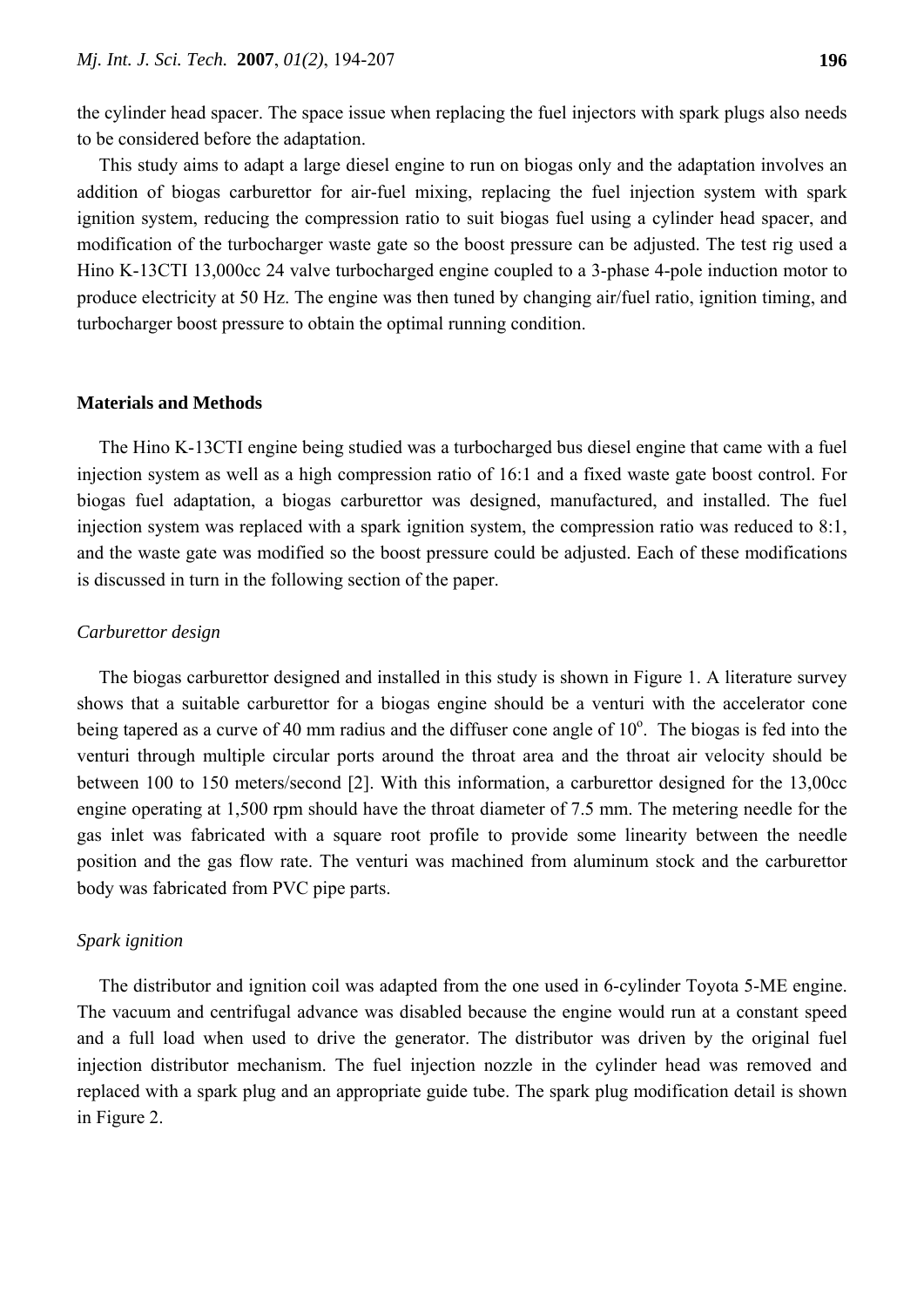

**Figure 1**. Biogas carburettor design: (1) Venturi housing, (2) Venturi base, (3) Venturi mixer, (4) Metering housing, (5) Main jet, (6) Metering adjusting nut spacer, (7) Metering adjusting nut, (8) Metering needle, (9) Metering adjusting screw, (10) Return spring, and (11) Pipe junction



**Figure 2.** Cutaway view of the modified cylinder head: (1) Valve cover, (2) Cylinder head, (3) Intake port, (4) Exhaust port, (5) Valve guide, (6) Exhaust valve, (7) Diesel injection nozzle guide, (8) Diesel injection nozzle, (9) Spark plug guide, (10) Middle spark plug rod guide, (11) Upper spark plug rod guide, and (12) Spark plug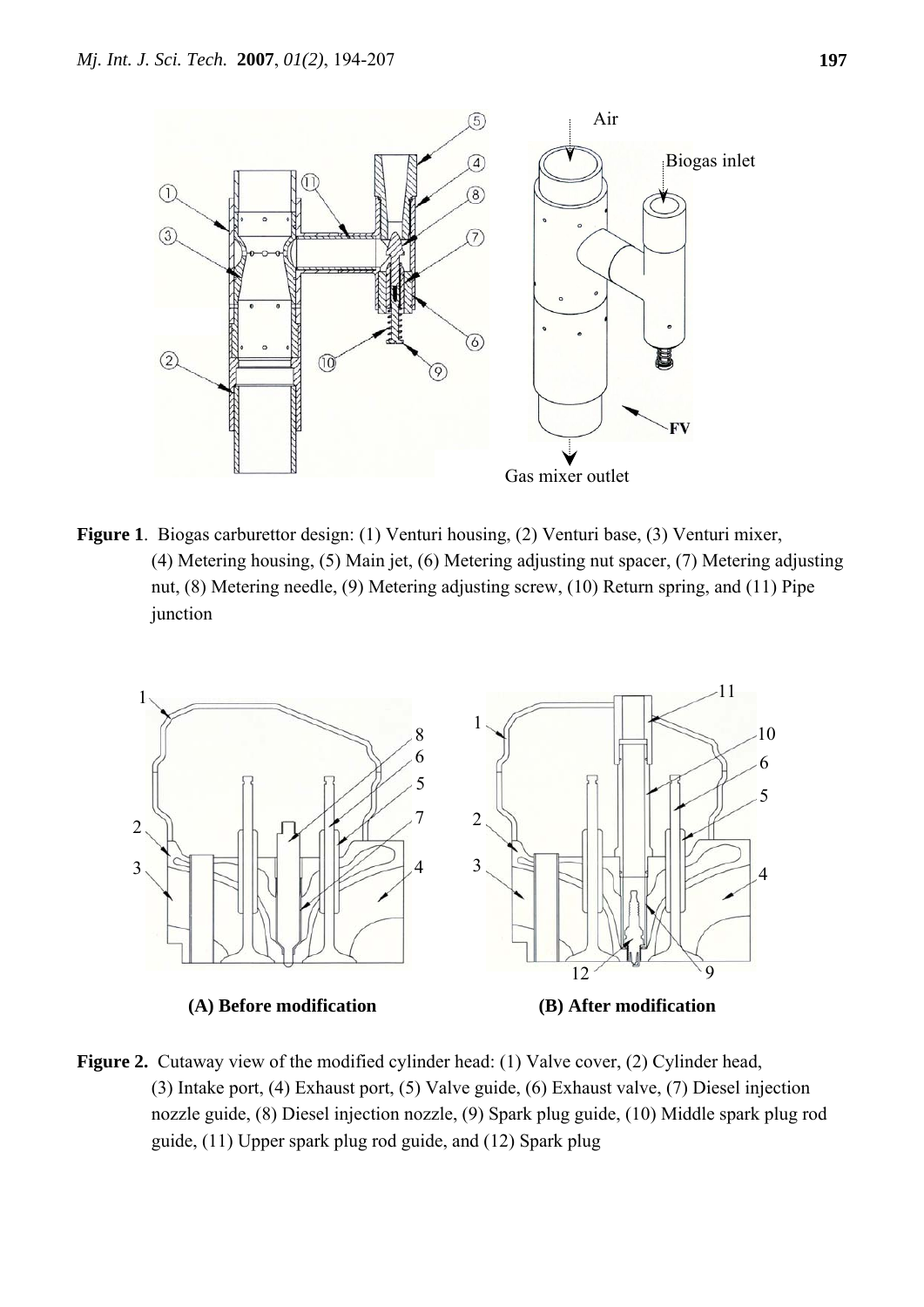#### *Compression ratio*

For proper biogas operation, the compression ratio needs to be brought down from the original 16:1 to some lower value to avoid engine knock. Literature suggests that the compression ratio should be between 10:1 and 12:1 for biogas operation [2]. Since a turbocharger would be used, the compression ratio was further lowered to 8:1. To achieve this, a steel spacer 10 mm thick was fabricated for this purpose.

#### *Turbocharger boost pressure*

The turbocharger pressure is another parameter to be optimised. Too low pressure will cause loss of efficiency while too much boost will cause knocking, which can damage the engine in the long run. The boost pressure in the experimental engine was varied by modifying the waste gate spring housing so it could be adjusted to vary the turbocharger pressure. After the modification, the turbocharger boost could be adjusted between 40 kPa and 80 kPa. Details of the modification are in Figure 3.



**Figure 3.** Modified waste gate from standard waste gate for adjustable turbocharger pressure: (1) Waste gate base, (2) Waste gate spring housing, (3) Waste gate adjustment lock nut, (4) Push rod bushing, (5) Waste gate push rod, (6) Return spring, (7) Adjustable push rod joint, and (8) Lock nut

## Test Rig Description

The purpose of this experiment is to find an optimal tuning condition when a bus diesel engine is modified and converted to a spark ignition engine which will be fueled by biogas to drive an electrical generator to produce electricity. Inlet air and biogas were monitored so air/fuel ratio could be calculated. Exhaust gas was also checked for carbon monoxide and oxide of nitrogen emission at various engine settings. Each component of the test rig is briefly described in the following section. The overall block diagram of the test rig is shown in Figure 4.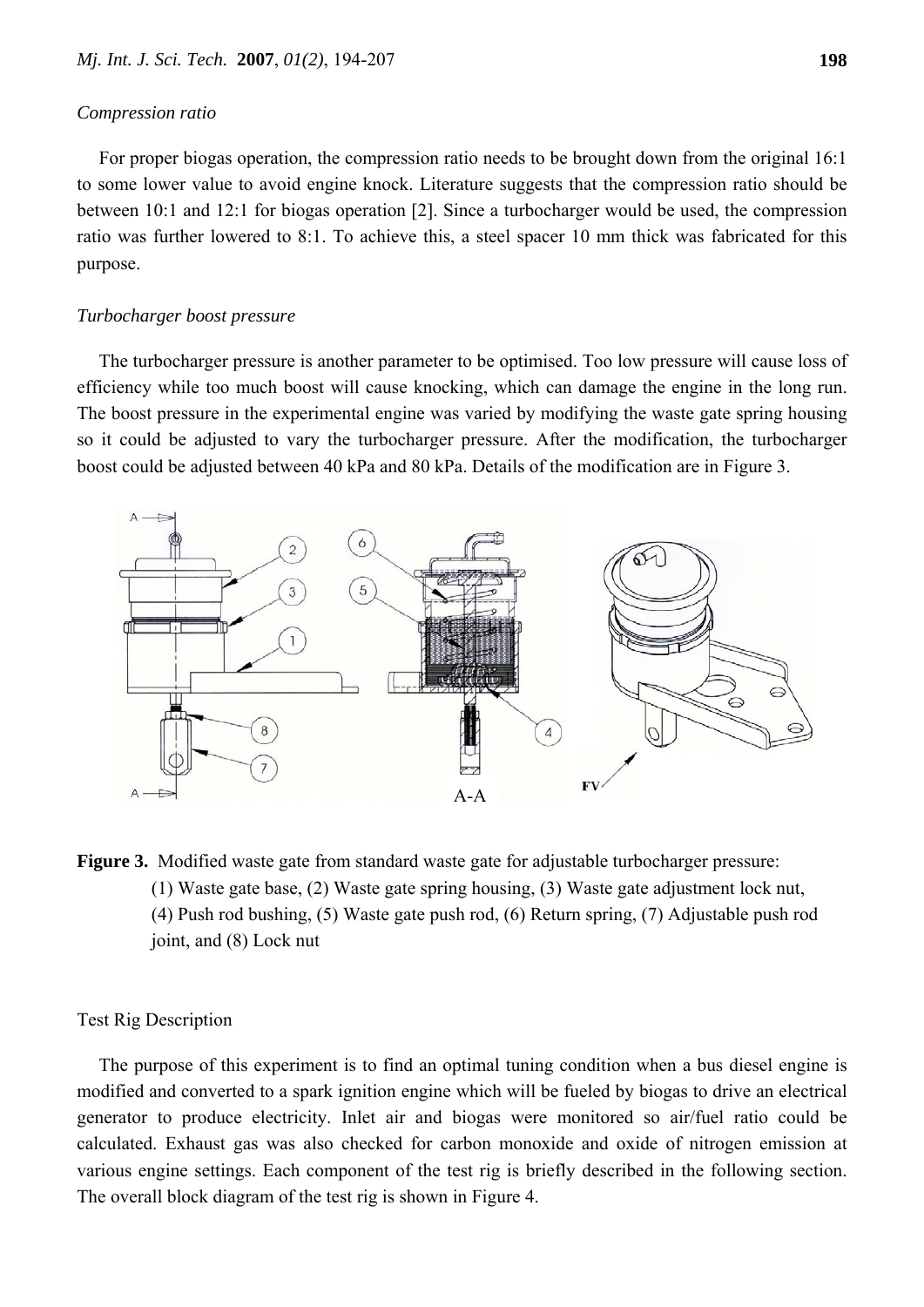#### *Test engine*

The test engine was a Hino 13,000cc diesel engine with 4 valves per cylinder, modified for biogas fuel as described above. The engine model was K-13CTI and was normally installed in buses in Thailand. This engine was chosen because of used engine availability and commonly available spare parts. It was overhauled to new engine specification before testing and is currently undergoing endurance test at 4T farm, Chiang Mai, Thailand.

#### *Electrical generator unit*

The generator used was a 3-phase 4-pole 132-kW generator with an induction motor made by HASCON, model number 200L2-2. The generator was directly coupled by a clutch mechanism to the test engine and was synchronised to the power grid when in operation. The nominal operating speed was 1,500 rpm.



**Figure 4.** Block diagram of the test rig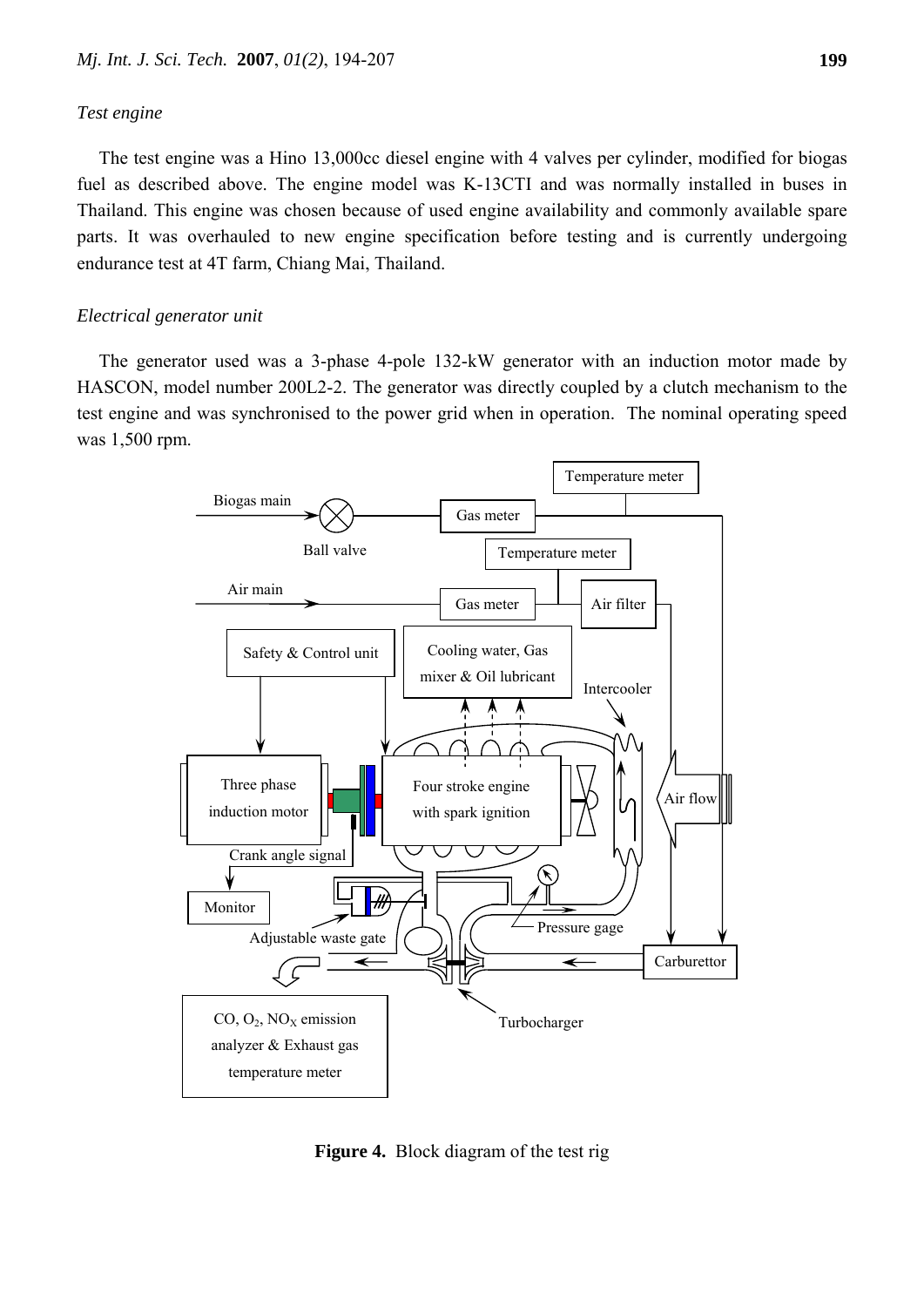#### *Control unit*

Biogas Advisory Unit, Chiang Mai University, designed the control unit and the blueprint was available to the public at no cost. It was used to start the test engine, synchronise the generator with the power grid, as well as monitor safety function in the case of gas supply shortage, short circuit, overloading in power grid, engine overheating, loss of oil pressure in the engine, or power grid failure.

#### *Intake air measurement*

Intake air flow rate was measured using a Kobold gas flow meter model GVPA-303-GDR.

#### *Intake biogas measurement*

The composition of inlet biogas varies with the type of animal waste used to produce the gas as well as the ambient temperature in which the fermentation occurs. In general, biogas contains carbon dioxide, methane and one percent of other trace gases. The methane content of biogas can be determined by finding the amount of carbon dioxide, adding 1 percent to the amount and subtracting this from 100, thus yielding the percentage by volume of methane. The amount of carbon dioxide in the biogas was determined by using the Brigon IND 60 gas analyser. The volume flow rate of biogas was measured using a Kobold gas flow meter model GVPA-303-GDR.

#### *Exhaust gas measurement*

A flue gas analyser (Testo 300XL-1) was used to monitor the quantity of  $O_2$ , CO, and NO<sub>X</sub> in the exhaust gas. The probe attached could also measure the exhaust gas temperature as well.

#### *Ignition timing measurement*

Ignition timing was measured by a timing light (Sincro model DG86) with trigger signal from the high tension wire from the distributor to cylinder number one spark plug.

#### *Power output measurement*

The power output from the generator was monitored by Curcutor model AR5 supply network analyser.

#### Experimental Procedure

The experiment was carried out using the following steps to collect data for analysis.

#### *Turbocharger pressure adjustment*

The engine was run on biogas with RON of about 130. To get the most benefit from the higher RON, higher compression ratio was used for higher thermal efficiency [15-18]. The proper compression ratio for the spark ignition engine to be run on biogas fuel was between 10 to 12:1 [2].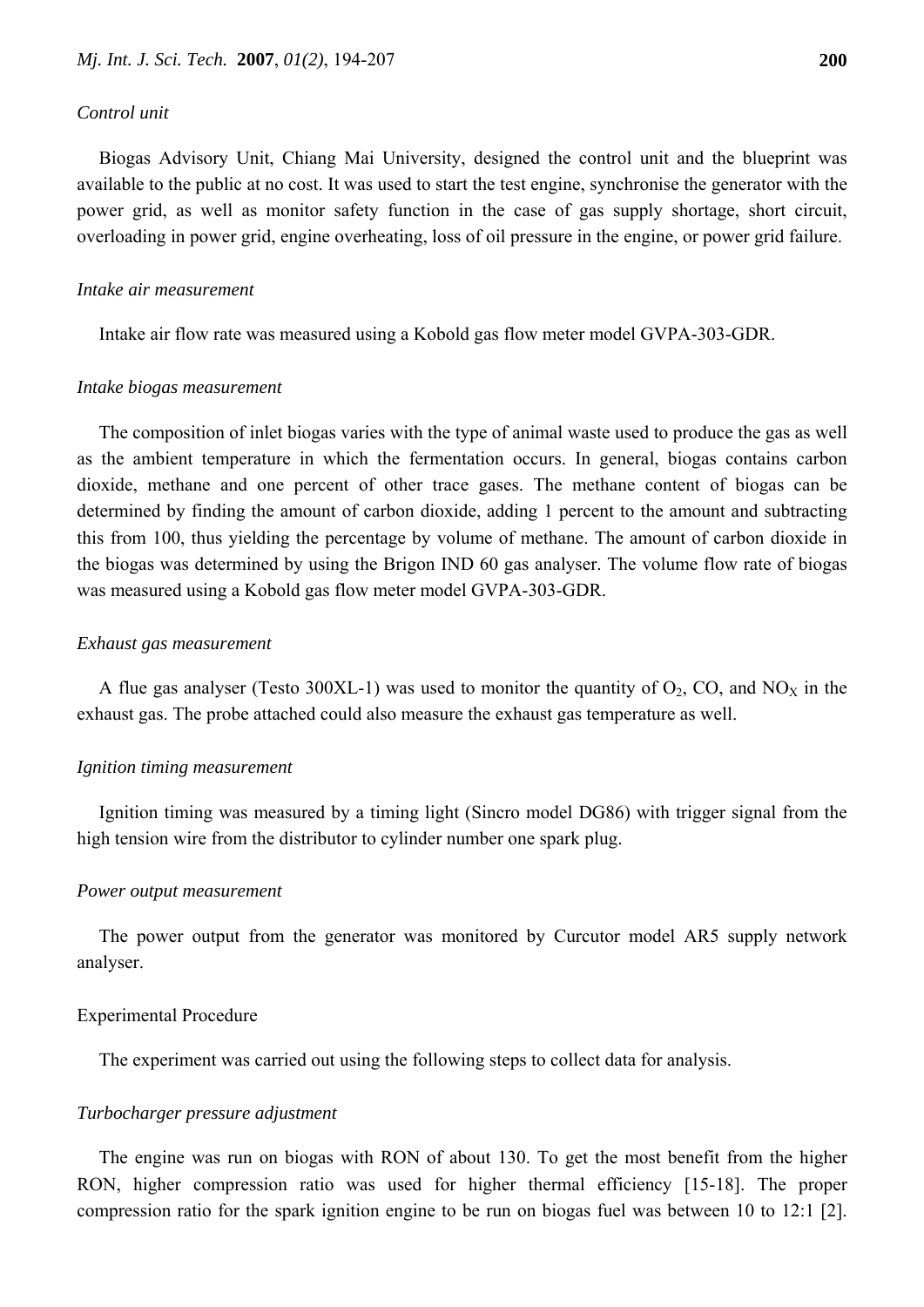ratio, spark retard from optimum, charge air temperature, and air/fuel equivalence ratio [18]. Therefore the cylinder head was installed with a spacer to increase the combustion chamber volume and produce lower compression ratio. The experiment would start at the compression ratio of 8:1 and the turbocharger pressure was adjusted by the waste gate at 40 kPa and increased at an increment of 4 kPa until engine efficiency began to decrease.

## *Initial air/fuel mixture adjustment*

The engine was started, the ignition timing was set at about mid range  $(55^{\circ} B TDC)$  and the air/fuel mixture screw (metering adjustment screw in the carburetor) was adjusted to the position that the engine just ran smoothly (lean mixture).

## *Initial ignition timing adjustment*

The ignition timing was set at  $50^{\circ}$  BTDC at the beginning of a data collection.

## *Data collection*

The recording of the following set of data was performed: air temperature, biogas temperature before and after boost by turbocharger and after cooling by intercooler, engine coolant temperature, lubricating oil temperature, exhaust gas temperature, air and biogas consumption rate, ignition timing, generator power output, oxygen remaining after combustion, carbon monoxide and oxide of nitrogen in the exhaust gas.

## *Ignition timing increment*

The ignition timing was advanced  $2^{\circ}$  and the data above were again collected. The process was repeated until the ignition timing reached 60° BTDC or excessive pre-ignition was observed.

#### *Air/fuel mixture increment*

After a set of data was collected, the air/fuel mixture screw was turned half a revolution in the rich direction. Another set of data was collected and the process was repeated until the mixture was too rich for the engine to run smoothly.

#### **Results**

The collected data were processed into excess air ratio  $(\lambda)$ , engine efficiency, and then the system efficiency (overall efficiency), power output, exhaust gas temperature, specific biogas consumption,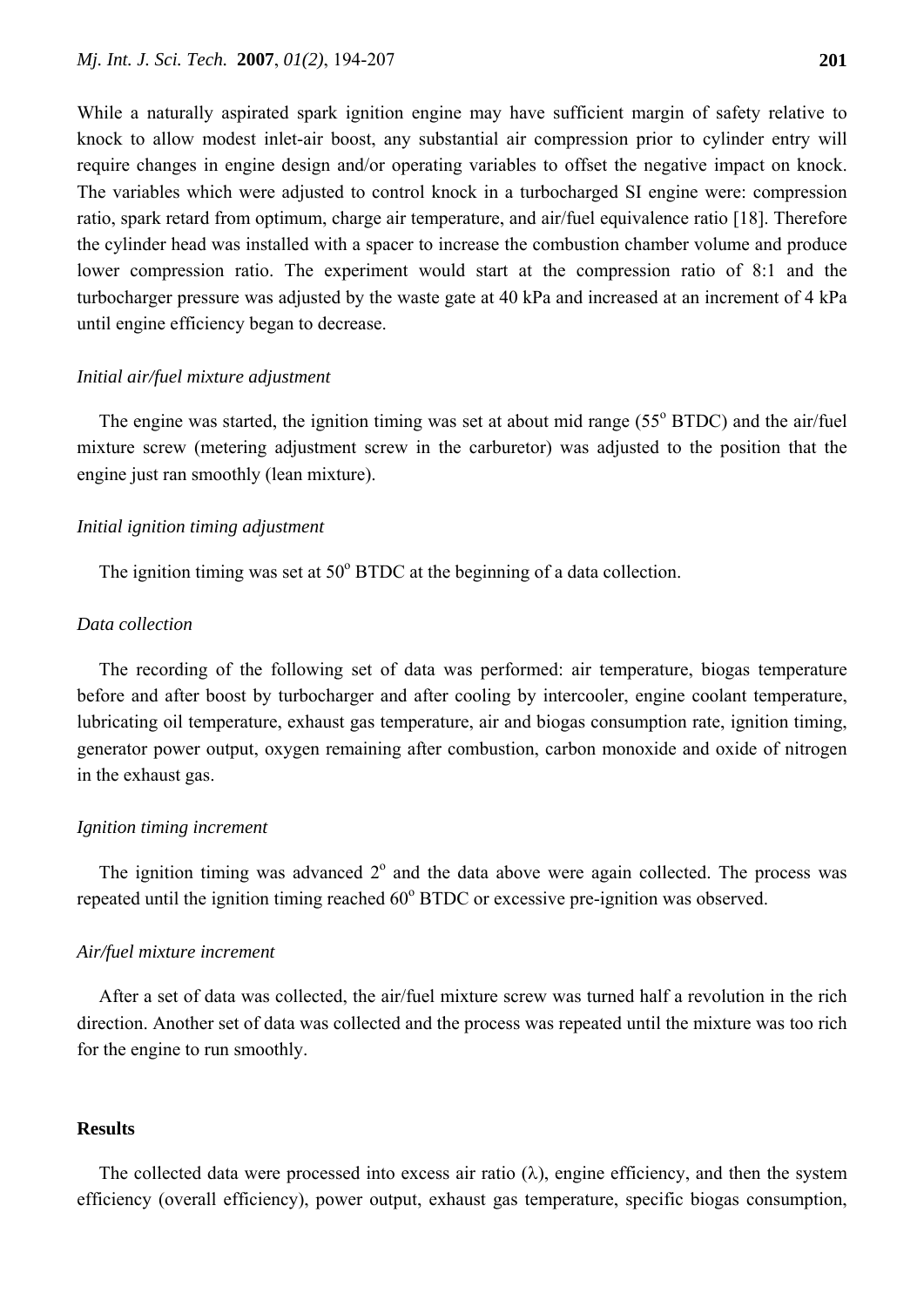oxygen quantity in exhaust gas, carbon monoxide and oxide of nitrogen emission were plotted against the ignition timing, excess air ratio, and turbocharger pressure. The resulting graphs are shown in Figures 5-7.



**Figure 5.** Exhaust gas temperature, electric power output, specific biogas consumption, engine efficiency, carbon monoxide, and oxygen for compression ratio of 8:1 and turbocharger pressure setting at 56 kPa plotted against: (A) Ignition timing, and (B) Excess air ratio.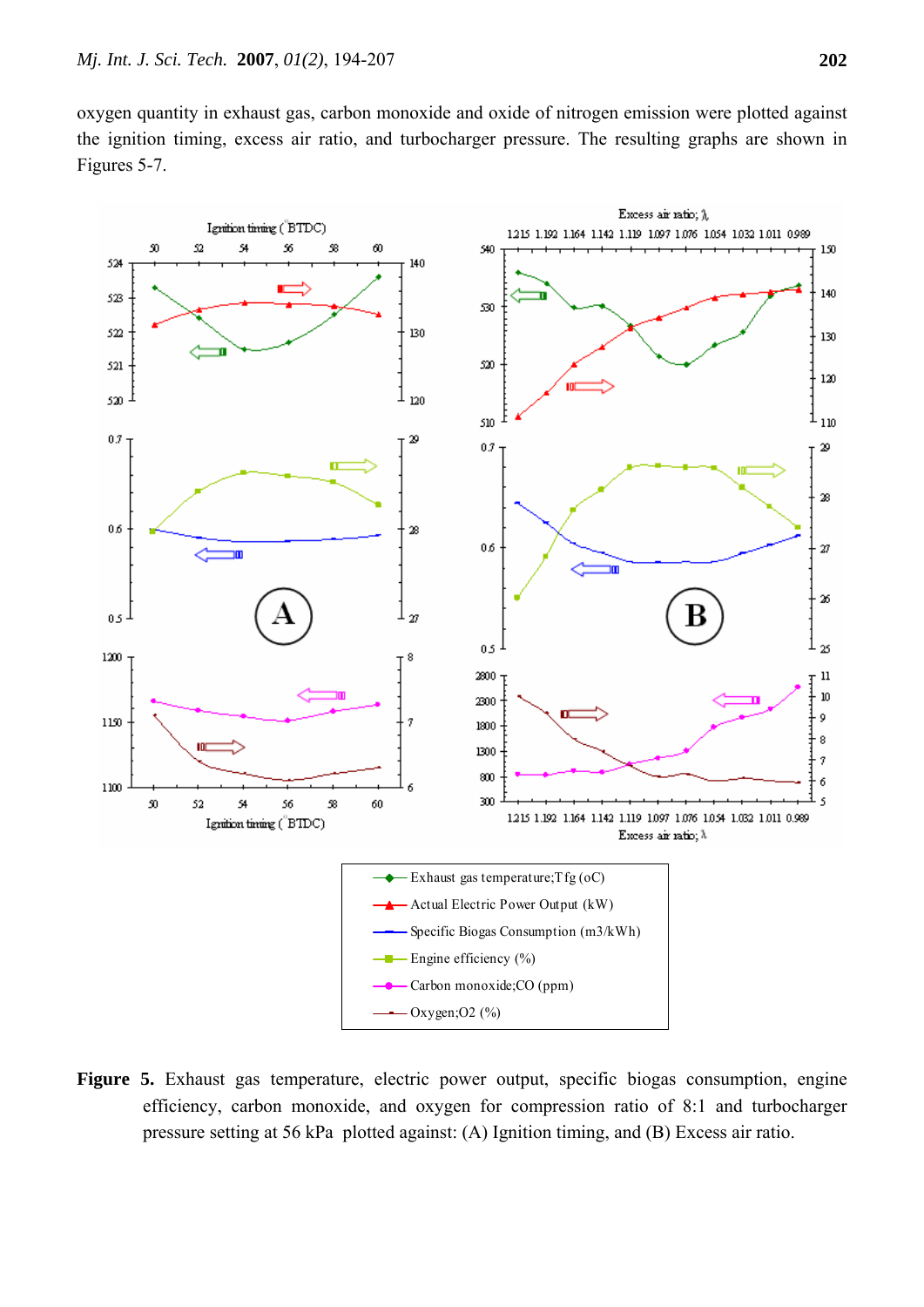

**Figure 6.** Output power, engine efficiency, carbon monoxide and oxide of nitrogen plotted against turbocharger boost pressure.

#### **Discussion**

## *Effect of Ignition Timing on Engine Performance*

From Figure 5(A) it can be seen that the maximum engine efficiency and maximum output power can be achieved at 54° BTDC ignition timing. When the timing is retarded from the optimal setting, the combustion process is completed after the bottom dead center position of the crankshaft and the thermal energy transferred to shaft power is reduced. The result is higher exhaust gas temperature as shown in the graph. If the ignition timing is advanced beyond the optimal point, knocking occurs, resulting in excessive combustion temperature and increase in  $NO<sub>X</sub>$  and CO emission.

#### *Effect of Air/Fuel Mixture on Engine Performance*

Figure 5(B) shows that the optimal excess air ratio for this engine is 1.097. Leaner mixture results in lower flame speed and incomplete combustion, which leads to high exhaust gas temperature. Rich mixture can lead to engine knock and results in higher  $NO<sub>X</sub>$  and CO emission as well as high exhaust temperature.

#### *Effect of Turbocharger Boost Pressure on Engine Performance*

Figures 6 and 7 show that the increase in turbocharger boost pressure can increase the engine output even though the engine efficiency has dropped off at higher boost pressure. Increasing the boost pressure beyond the maximum efficiency point results in high CO and  $NO<sub>X</sub>$  emission as well as excessive engine vibration and it appears that the increased engine output is not worth the increased pollution and shortened engine life due to vibration.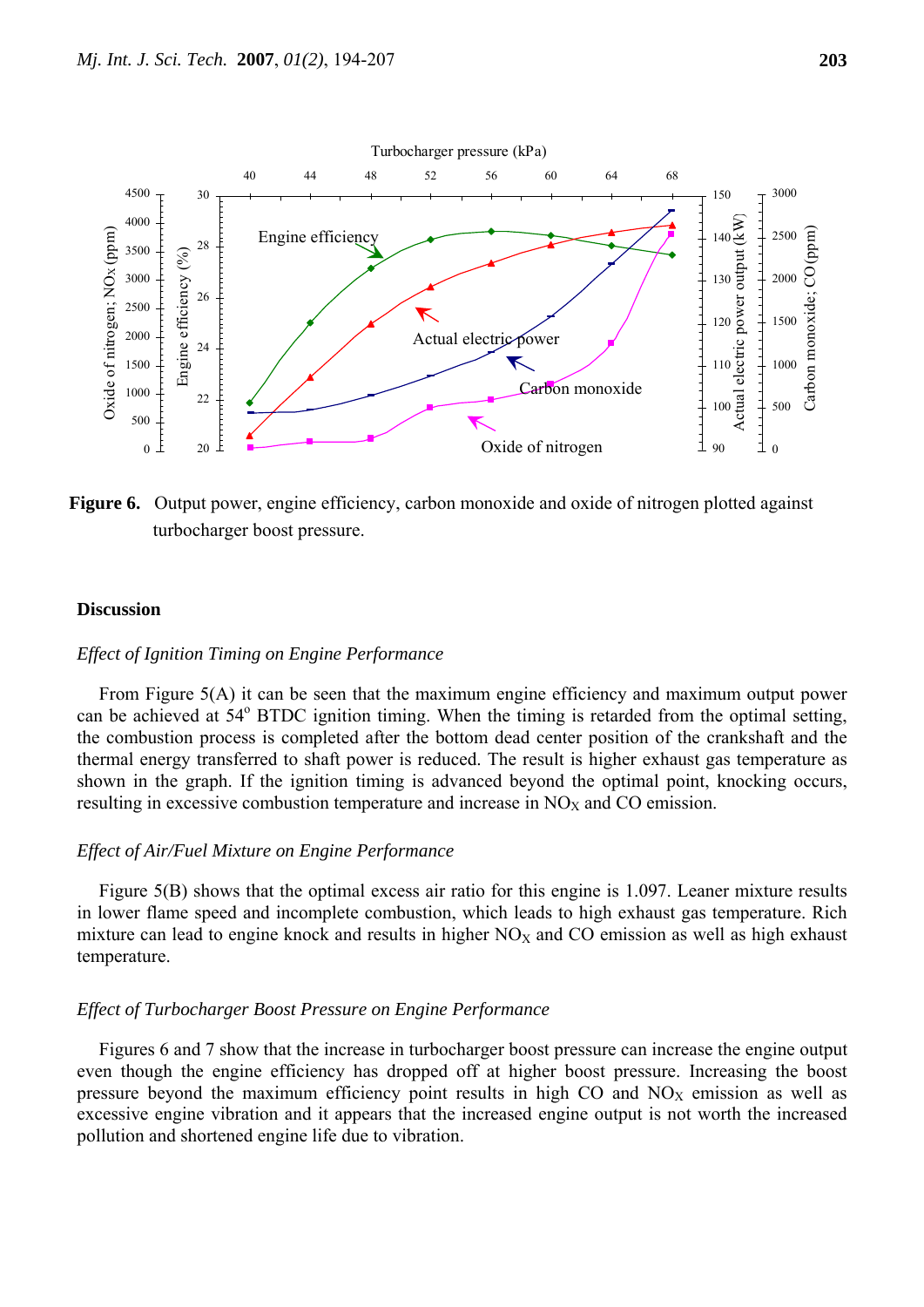

**Figure 7.** Power output (A) and engine efficiency (B) plotted against excess air ratio and turbocharger pressure at compression ratio of 8:1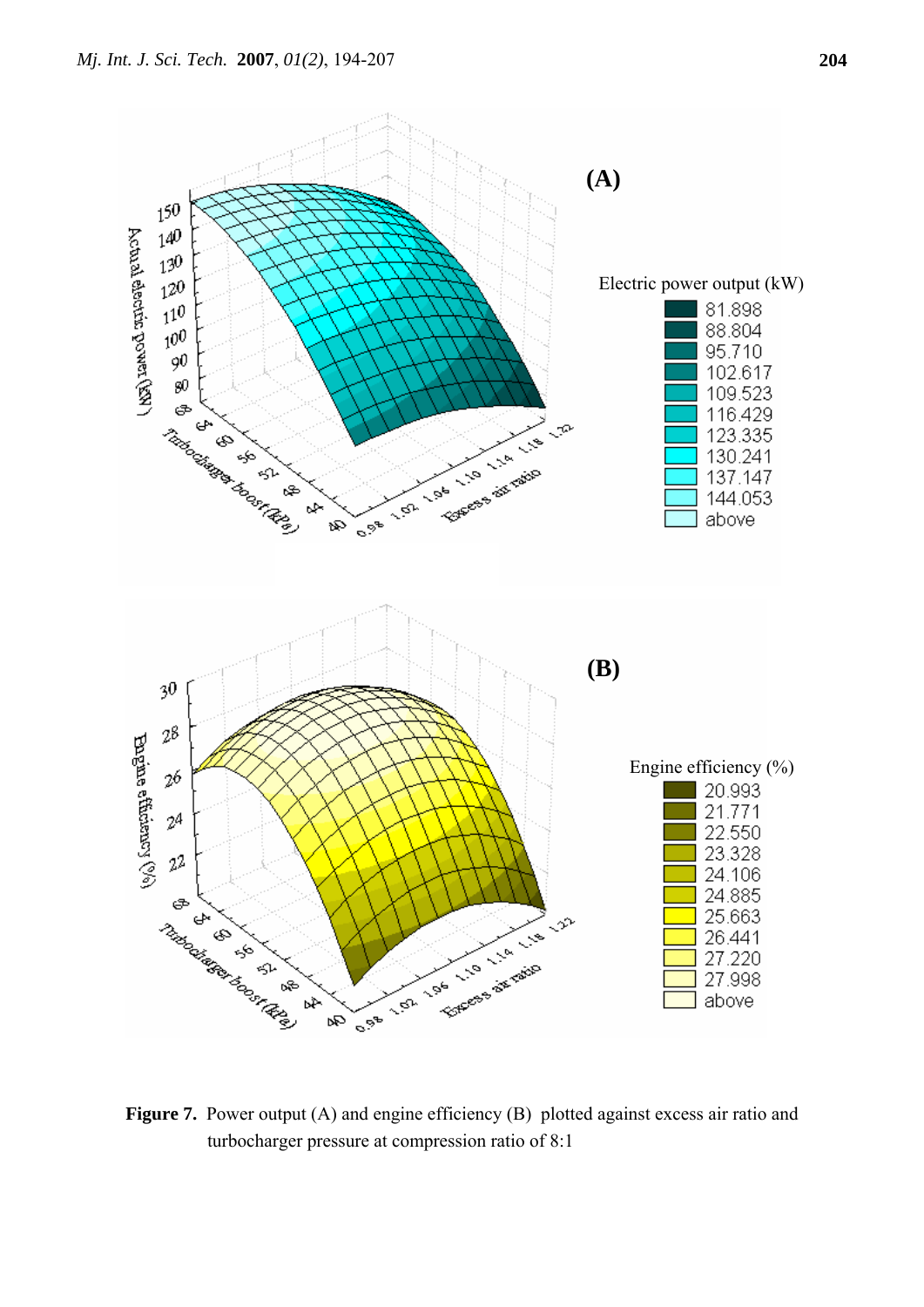Three categories of tuning optimisation were done. The categories are lowest CO emission, highest engine efficiency, and highest power output. The tuning parameters and collected data for the three categories are presented in Table 1.

With the presented data, it can be shown that a large diesel engine can be economically adapted for power generation in a farm. The payback period is less than one year and when properly tuned, the engine passes the internationally accepted pollution control standard of carbon monoxide of a vehicle engine [19, 20].

| Item                                                  | Lowest CO<br>emission | Highest engine<br>efficiency | Highest<br>power output |
|-------------------------------------------------------|-----------------------|------------------------------|-------------------------|
| 1. Optimum ignition timing $(^{\circ}$ BTDC)          | 57                    | 54                           | 52                      |
| 2. Excess air ratio; $\lambda$                        | 1.215                 | 1.097                        | 0.989                   |
| 3. Fuel consumption; $f_C(m^3/hr)$                    | 71.80                 | 78.60                        | 86.10                   |
| 4. Specific fuel consumption; sfc $(m^3/kWh)$         | 0.64                  | 0.59                         | 0.61                    |
| 5. Actual electric power output; $P_{EL}$ (kW)        | 111.40                | 134.20                       | 140.70                  |
| 6. Engine efficiency; $\eta_{eng}$ (%)                | 26.01                 | 28.63                        | 27.40                   |
| 7. Overall efficiency; $\eta_{\text{tot}}$ (%)        | 23.41                 | 25.76                        | 24.66                   |
| 8. Oxide of nitrogen emission; $NOX$ (ppm)            | 511                   | 896                          | 843                     |
| 9. Carbon monoxide emission; CO (ppm)                 | 854                   | 1,154                        | 2,576                   |
| 10. Oxygen in exhaust gas; $O_2$ (%)                  | 10.00                 | 6.20                         | 5.90                    |
| 11. Engine coolant temperature; $T_{eng} (^{\circ}C)$ | 88.2                  | 88.7                         | 89.0                    |
| 12. Lubricating oil temperature; $T_{oil}$ ( $°C$ )   | 87.8                  | 87.2                         | 87.6                    |
| 13. Exhaust gas temperature; $T_{fg}$ (°C)            | 536.0                 | 521.5                        | 533.8                   |
| 14. Payback period (year)                             | 0.78                  | 0.52                         | 0.49                    |

**Table 1.** Summarised data of fine tuning of biogas engine for optimum operation when compression ratio is 8:1 and turbocharger boost pressure is 56 kPa

## **Conclusion**

In this study, engine performance and pollution figures are recorded for a range of engine tuning parameters, viz. turbocharger boost, ignition timing and excess air ratio. The compression ratio was set at 8:1 and the turbocharger boost was varied by adjusting the waste gate. When the system was operating at 1,500 rpm, the range of engine setting was as follows: excess air ratio between 0.9 to 1.2, ignition timing between  $50^{\circ}$  to  $60^{\circ}$  before top dead center, and turbocharger pressure setting between 40 to 68 kPa. Under these operating conditions, the engine efficiency increased as the boost was increased from 40 to 56 kPa and there was a slight increase of  $NO<sub>X</sub>$  and CO as the boost went up. As the boost was increased from 56 kPa to 68 kPa, the engine efficiency began to decrease and the amount of pollution was increased. Increase in engine vibration was also noted in this turbocharger boost range. Oxide of nitrogen  $(NO<sub>X</sub>)$  was high when high pressure and temperature occurred in the combustion. A test showed that more power can be generated if the engine is operated with rich excess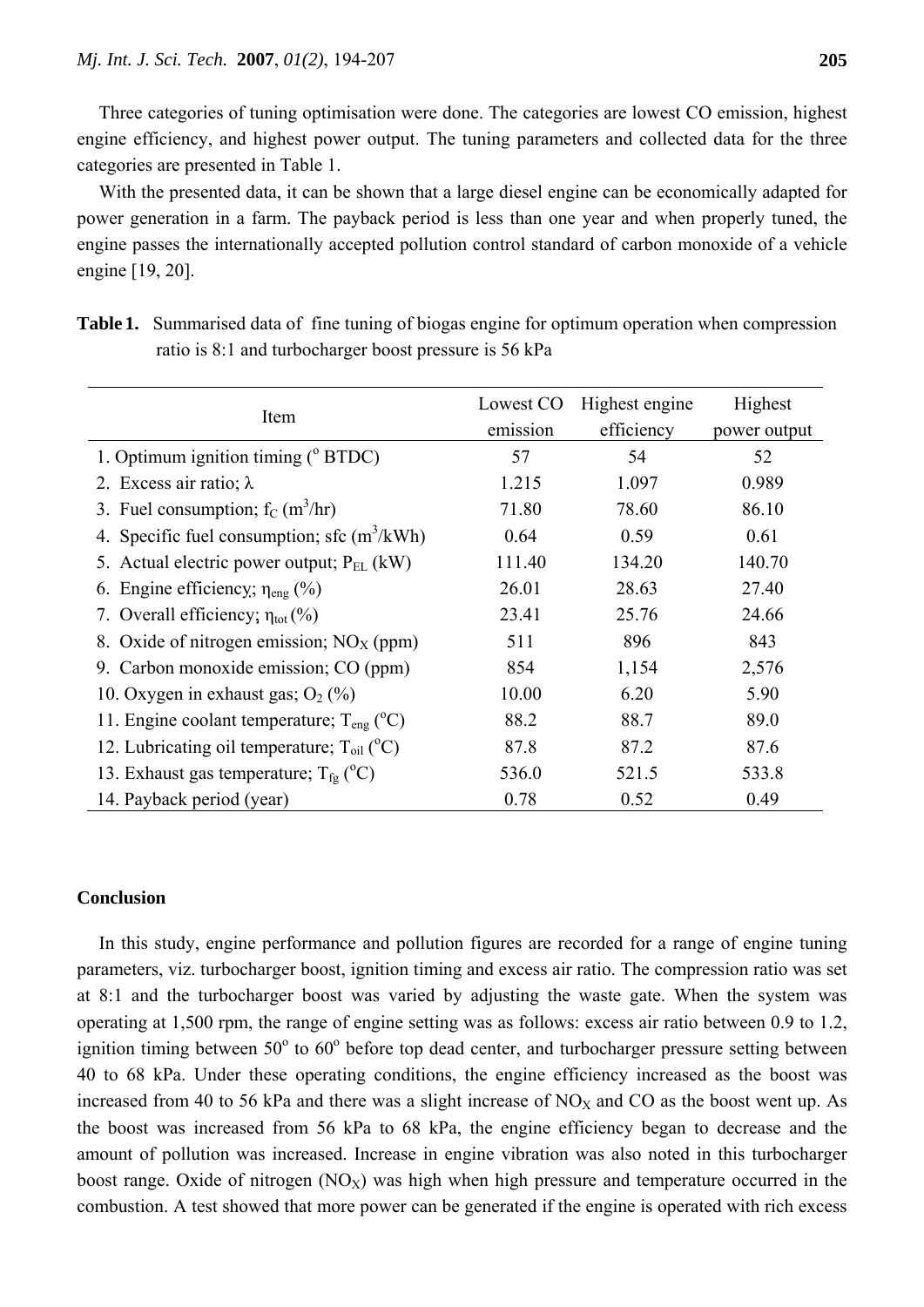air ratio and high turbocharger boost. Higher engine output will yield shorter payback period for the investment but increasing the boost pressure beyond 56 kPa will cause excessive pollution emission and engine vibration, which will probably shorten the engine life. It can be concluded that the boost pressure of 56 kPa yields the highest efficiency with acceptable pollution level for this engine.

## **Acknowledgements**

The work presented in this research would not have been possible without the invaluable support from many people. First and foremost, the authors would like to gratefully acknowledge material assistance from the Mechanical Engineering Department of Chiang Mai University and also from Biogas Technology Center (BTC). 4T Farm Chiang Mai is cordially thanked for permission to use the location and biogas to finish the research.

Last and most importantly, we would like to thank the Energy Policy and Planning Office (EPPO), Thailand for financial support.

#### **References**

- 1. U. Werner, U. Stoehr, and N. Hees, "A Handbook of Biogas Plants in Animal Husbandry; A Practical Guid in Deutsche Gesellschaft fuer Technische Zusammenarbeit (GTZ)", Friedr. Vieweg & Sohn, Verlagsgesellschaft mbH, **1988**.
- 2. K. von Mitzlaff, "A Handbook of Engine for Biogas; Theory, Modification, Econum, Operation", Friedr. Vieweg & Sohn, Verlagsgesellschaft mbH, **1988**.
- 3. G. Sridhar, P. J. Paul, and H. S. Mukunda, "Biomass derived producer gas as a reciprocating engine fuel, an experimental analysis", *J. Biomass and Bioenergy*, **2001**, *21*, 61−72.
- 4. J. L. King and T. Mintner, "Biogas-driven generator set", *US Patent*, Patent Number: 5,724,948, Mar. 10, **1998.**
- 5. S. Siripornakarachai and T. Sucharitakul, "Adapting gasoline engine to biogas engine for electrical power generation", *J. Energy Word*, **2007,** *37*, 34-36.
- 6. N. Potikanond, "Use of animals dung from biogas reactor as fertilizer", Project for Promotion of Biogas Production in Animals Farm (Handbook), Biogas Advisory Unit (BAU), Chiang Mai, **1995**.
- 7. M. K. K. Publ, "Kirloskar Dual Fuel Biogas Engines", Commonwealth Regional (Asia/Pacific) Rural Technology Programme, Bombay, **1980**.
- 8. A. Henhem and M. K. Makkar, "Combustion of simulated biogas in a diesel-fuel diesel engine", *J. Sci.*, **1998**, *39*, 2001-2009.
- 9. S. P. E. Persson and H. D. Bartlett, "Biogas engines for agricultural motor-generators", *J*. *Amer*. *Soc. Agric. Eng. (ASAE)*, **1981**, Paper Number: 811211.
- 10. A. Bilican, O. L. Corre, and A. Delebarre, "Thermal efficiency and environmental performances of a biogas-diesel stationary engine", *J. Environ. Tech.*, **2003,** *24*, 1165-1173.
- 11. J. O. Canavate, D. J. Hills, and W. J. Chancellor, "Diesel engine modification to operate on biogas.", Transactions of the American Society of Agricultural Engineers (ASAE), **1981**.